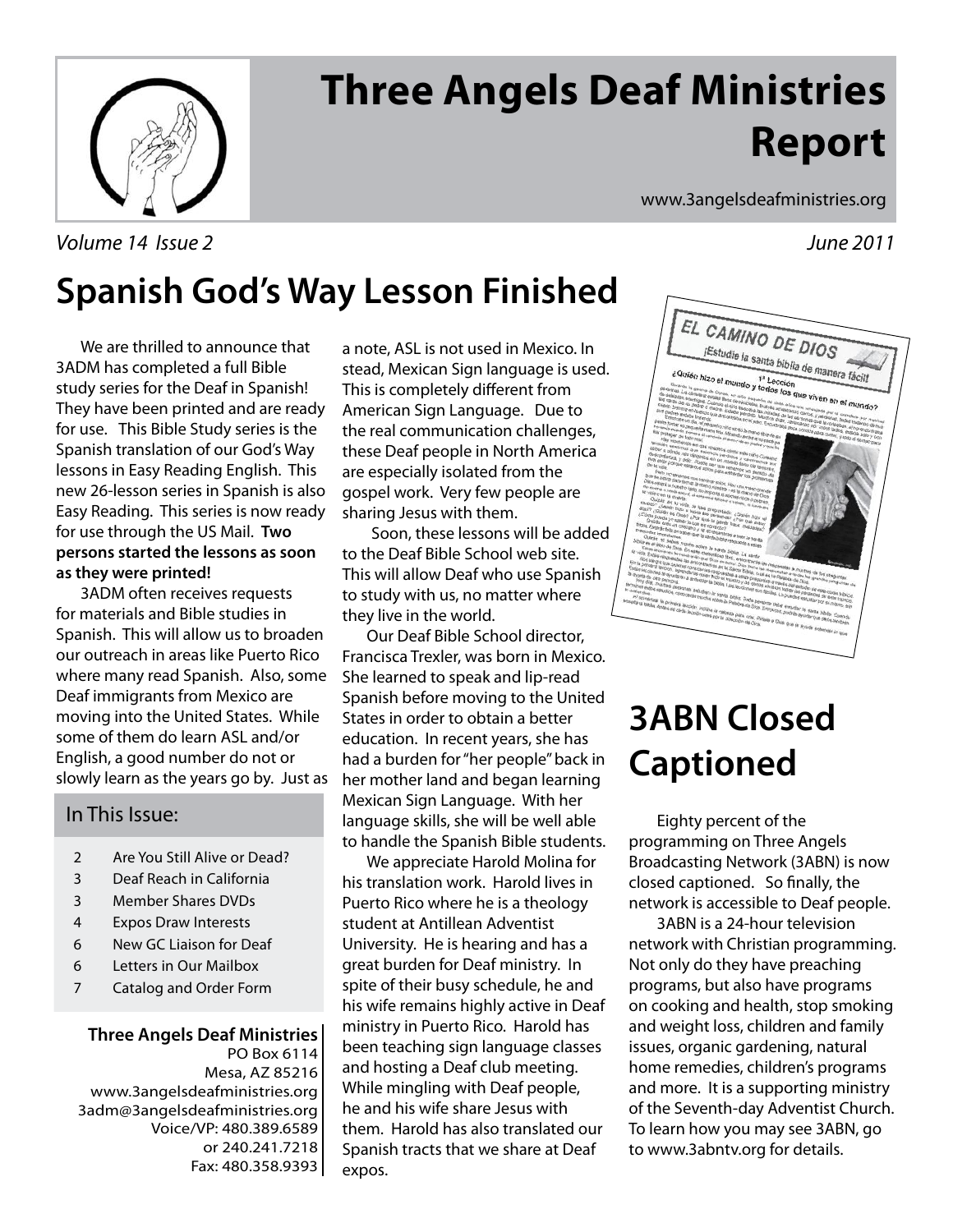## **From the Speaker: Are You Still Alive or Dead?**

 One day a doctor was walking on the boardwalk at the beach to enjoy the day. He saw a crowd of people at the pier. They were surrounding a man who had drowned. The crowd did not know what to do with this man. Not really caring, the doctor walked toward the crowd out of curiosity. He thought that the man was somebody he did not know. But, when he reached the crowd and saw the man's face, the doctor recognized him as his own son! His attitude changed completely. He rushed forward and pushed people out of the way in order to save him as best as he could. He worked hard and finally his son was revived. The doctor's son was not saved only by the doctor's skills in medicine. He was saved because his father recognized him. His son might not have survived if his father did not rush to him immediately.

What is your attitude toward other lost souls? What is your attitude toward other church members? Do you know that there are many members drowning in the sea of sin even though they are still members of the church? They are dying! Some of them may already be dead. The dying members may still go to church. Maybe they are about to leave the church. Many have already left. Now take the time to look at yourself. What about you? Do you know yourself? Are you dying or are you in full energy with the love of God?

We can be like the doctor who was not willing to help someone he did not know. That doctor only cared about his family, not others. We could call that doctor "dead" in sin because he only cared about himself. The story is an illustration of our spiritual condition. We are the same as the doctor or his son, or maybe both at the same time. In Revelation, Jesus made clear that our church is identified as Laodicean.

 " 'I know what you are doing. I know you aren't cold or hot. I wish you were either one or the other! But you are lukewarm. You aren't hot or cold. So I am going to spit you out of my mouth. 'You say, "I am rich. I've become wealthy and don't need anything." But you don't realize how pitiful and miserable you have become. You are poor, blind and naked.' " (Revelation 3:14-22 NIrV)

 Do you think of yourself as "hot"? "Hot" can be interpreted as someone who is full of the Holy Spirit and on fire for the Lord. A "hot" person loves the Lord and his fellow people, members and non-members alike. He is "alive."

interpreted as someone who does not know the truth. This person may be innocent who does not know the Bible.

 Or are you "lukewarm"? "Lukewarm" is someone who knows the Bible, but is spiritually dead. This person enjoys being a member of the remnant church, but is more interested in worldly things than God's things.



 Let me tell you the truth: we are lukewarm! We are like the doctor in the story. He showed a lukewarm attitude. We show lukewarm attitude toward spiritual things. We know the church's doctrines and standards, but we are in danger of losing our saving relationship with Jesus. Also, we could have NO saving relationship with Jesus when we are rebelling against the clear words of the Bible. We love the world more than God because we enjoy worldly things more than spiritual things. Think about it: do you? Spiritually dead is more dangerous than being physically dead, not breathing! What we need is revival and reformation in our lives. We need to accept Jesus' analysis of our spiritual condition.

"A revival of true godliness among us is the greatest and most urgent of all our needs" (Selected Messages, bk. 1, p. 121). We need a spiritual revival through the work of the Holy Spirit. We need the holy desire for change in our lives and in our church more than ever before as we come to the close of the earth's history. We need the fire from the Holy Spirit, who can revive us the same way as the disciples in the early church. We need to pray for the outpouring of the Holy Spirit, but we must surrender our sins from our lives completely before He can grant the church the power promised to us by Jesus Christ.

 Three Angels Deaf Ministries is following the General Conference's call for the revival and reformation. Every week the staff kneels and prays for each individual on our list. We do not pray for them alone. We do pray for our needs as well. We are asking God to show our needs, clean our lives, and empower us to share the Good News with the Deaf. Let us be revived from being dead or lukewarm! How? Pray, Study, and Obey!

> David M. Trexler Speaker/Director

Or maybe you think of yourself as "cold." "Cold" can be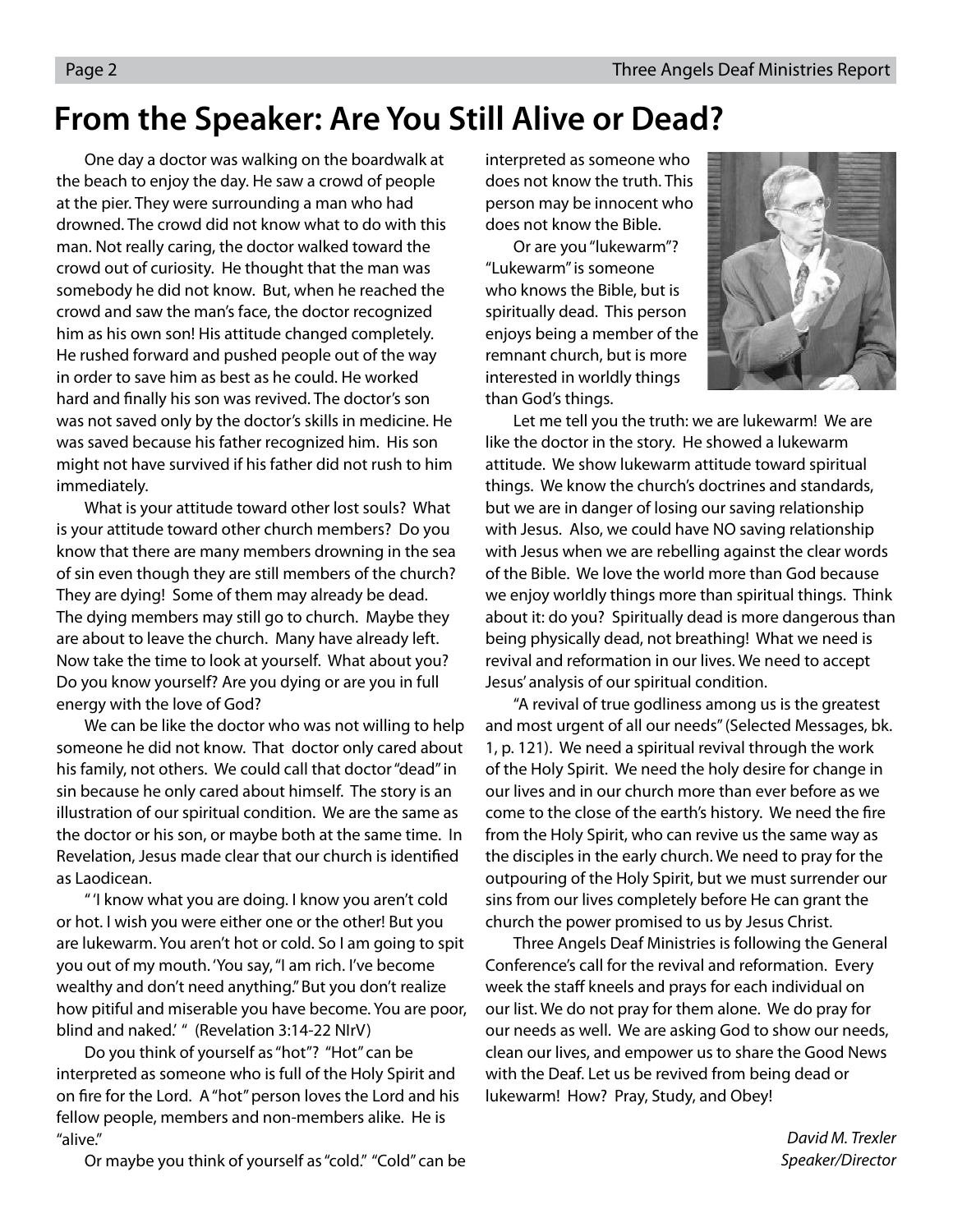## **Deaf Reach in California**

 A Deaf Reach lay-training workshop was held in Chula Vista SDA Church on April 16 and 17. Neil Davidson successfully planned this important training of Deaf members to be effective lay workers. Thirteen Deaf and hearing participants came from Fresno, Loma Linda, and San Diego areas. Five sessions were given on Sabbath. On Sunday, the entire morning was focused on learning how to use the Bible study series, marking your Bible, and giving a testimony. Then some of the members shared their testimonies of how they became followers of Jesus.

 Deaf members expressed deep appreciation for the successful workshop. They said that they have more confidence in sharing their faith with the Deaf in the proper way. Also they had more courage to witness to other people in their communities.

 Deaf Reach was held in Arkansas in 2004 and 2005, with Deaf members all across the United States attending. 3ADM decided to take the same training to regional areas so that more can attend. We created materials and an intensive weekend program. Since 2009, 10 regional programs have been held across North America. If you wish to have the Deaf Reach workshop in your area, please contact 3ADM.



Deaf Reach lay-training program at Chula Vista, CA

## **Sermons on DVD**

 ASL Sermon DVDs is sent to a growing list of Deaf subscribers. These DVDs are sent at no charge to the Deaf.

 Many Deaf members do not attend a church with a Deaf pastor or leader. These DVDs allows them to see a sermon in their own language and to share it with others. With these DVDs, small groups of Deaf people can meet in homes or in churches to watch the DVD together and then discuss what they saw presented.

 If you are Deaf and wish to receive these DVDs, please contact us.

## **Member Shares DVDs**

Wanda Watson is an Adventist member living in Arkansas. She gave us a report on how she has shared our latest Signs of God's Love #4 DVD. This DVD is about the Sabbath.

"I chatted with an old friend of mine on the video phone after not seeing her for many years. Yvonne lives in Michigan. We talked for a long time, but we never discussed anything religious or spiritual. After we hung up, I began to think about sending her a DVD. I was not sure if I should send her a DVD on the Sabbath, but I sent it any way. Yvonne called soon after she received it and said, 'I want to tell you, thank you for the DVD!.' She wanted to share the DVD with her hearing daughter and then added that **she decided that she was going to take the DVD to her Baptist church so the pastor and other Deaf people can see it.** 

"An old school friend of mine, Chris, is a spiritual man. Over the many years, we have talked about God and the Bible. I decided to send him the DVD and some religious papers. He called and said that he and his wife watched the DVD. They had **no idea that almost two hours went by** until the program was over. They were so interested in what they saw that they had no sense of time. Chris called to tell me thank you for the DVD and the papers. He said that he learned a lot.

"I was in a nearby town doing some business. A Deaf friend of mine, Brenda, lives there. She drove by, recognized my truck, and stopped to see me. She told me that her sister went to the 3ADM booth at an expo in Arizona and picked up a DVD. The sister said that she was **surprised that the Sabbath day is on Saturday**. She had never heard of this until seeing the DVD. Brenda has been studying with me and she attended our church, so she was familiar with this. Brenda told her sister, 'Yes! It is Saturday!' Brenda was excited about the DVD and asked how she could get a copy.

"I gave some DVDs to Eloise, a Deaf friend of mine who I am studying with. Eloise likes to share what she has learned with others, including her hearing sister. One day, I asked Eloise what her sister thought of the DVD. Her sister really liked it and **watched the DVD twice**. She wants to see the other DVDs now. I am glad that the DVDs have voice on them so that Deaf people can share them with their hearing family and friends."

If you have been sharing DVDs, we would love to hear your stories! Please contact us.

Also, if you would like to have some Signs of God's Love DVDs to share, you may use the order form on page 7. If you order 20 or more, there is a discount. Contact us if you would like to order in bulk.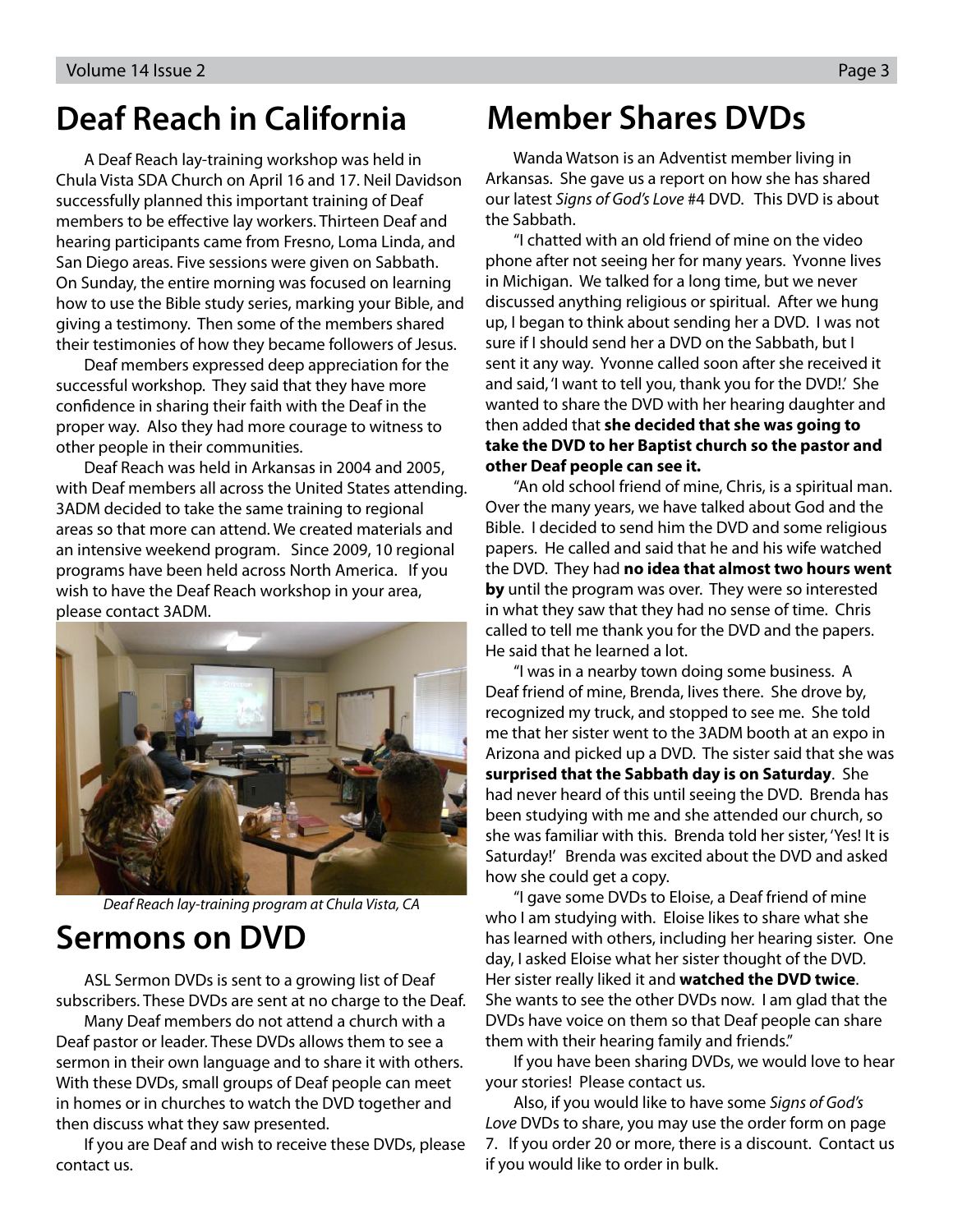## **Booths Continue to Draw Interests**

Continuing our booth outreach, we gave away materials in: Greensboro, NC; Warren, MI; Austin, TX; and Riverside, CA. Here are reports from two locations.

### **Austin, TX - April 16**

We looked at the heavy boxes with 300 bags early that morning. We seriously doubted all of them would be given away. Imagine our surprise when they vaporized by 3pm, leaving a barren table for the rest of the day. The expo was heavily attended with 4,300 persons.

Kathy McCain, Winford Taylor, and Wanda Watson helped me. Winford, having lived in Austin years ago, met some old friends. His friendly chats with friends drew eyes of others, causing them to come explore our booth.

I left the booth and chatted with a familiar face from another expo. I noticed a man eagerly, yet shyly, waving his hand. He had a great big grin on his face. Earl came to the expo hoping to see our booth, but after looking all around, he could not find it. What joy that he spotted me in the big crowd! He was at the expo three years ago and received a Signs of God's Love #1 DVD. He loved it so much that he admitted that he made copies to share with many others. "Do you have any new DVDs?" I took him to our booth with its bare table so I could get his address. I promised him copies of the newer DVDs. He was elated.

 Bill was excited to see our booth and visited with us for a while. He took our Bible study course a few years ago. Bill knew Arthur Griffith and expressed grief that Arthur had died. He shared his experience at Gallaudet back in the 70's, the time when Arthur was working in ministry there. Bill was interested in vegetarianism and was looking into Yoga when he met some Adventists. He was amazed at Arthur's knowledge of the Bible and ability to make Bible teachings simple. He stated that we need more Arthur Griffiths today. How right he is!

A member of a different church approached our booth. Dennis seemed to want to debate with us. He wanted to prove to us that his church was the true church and ours was a fake. He was very intense and had Scriptures ready on index cards. I pulled out my Bible and read the texts with him. I asked him to read not just the one line or verse, but the entire chapter. Then I asked him what the chapter was talking about. He was stunned a number of times, unsure of what to say next. I then explained it to him. I admire his devotion to his faith and desire to follow God fully. We parted on very good terms and we agreed to stay in touch. He saw me later in another part of the expo and asked again that I be in touch. I promised that I would (and we have been since).

Robert walked up to our booth and asked me what

church we belonged to. When I told him, he turned cold. I was not ready to let him go and asked him some questions. The Holy Spirit led in our conversation. Kathy and I talked with him about God and the Bible in depth, including prophecy. Our conversation was so intense, Kathy and I took turns to let our minds rest a little! We could see that he was learning a lot. He was at our booth for four hours and returned two more times to say a few words. He was no longer cold but very warm and friendly. Let us pray for the seeds that are sown! Sent by Esther M. Doss

### **Riverside, CA - May 6,7**

David Trexler and his wife attended the expo in Riverside which was on the campus of California School for the Deaf. David was a former student there. Years ago, when David was just a boy sitting in classes at the school, he never dreamed that he would come back to share about Jesus Christ.

More than 8,000 people had gathered over the two days, most of them came on Saturday. This was the busiest expo ever experienced in our outreach ministry. Friday was a slow day, but many of the school children picked up a bag because they wanted to watch the "movie." 500 bags were given away.

The Trexler's were assisted by loyal local members— Darrell and Lorna Strait and Aivars and Seandette Ponkratjevs. A few Deaf members visited the booth. A number of former members came by for a visit as well. David wrote, "Francisca and I met some of our old friends from our school days. Some of them we have not seen for more than 40 years! It was a joy seeing them again. Also, we met a few Deaf pastors and lay workers. We had good discussions on Deaf ministry."



Our booth in Austin, TX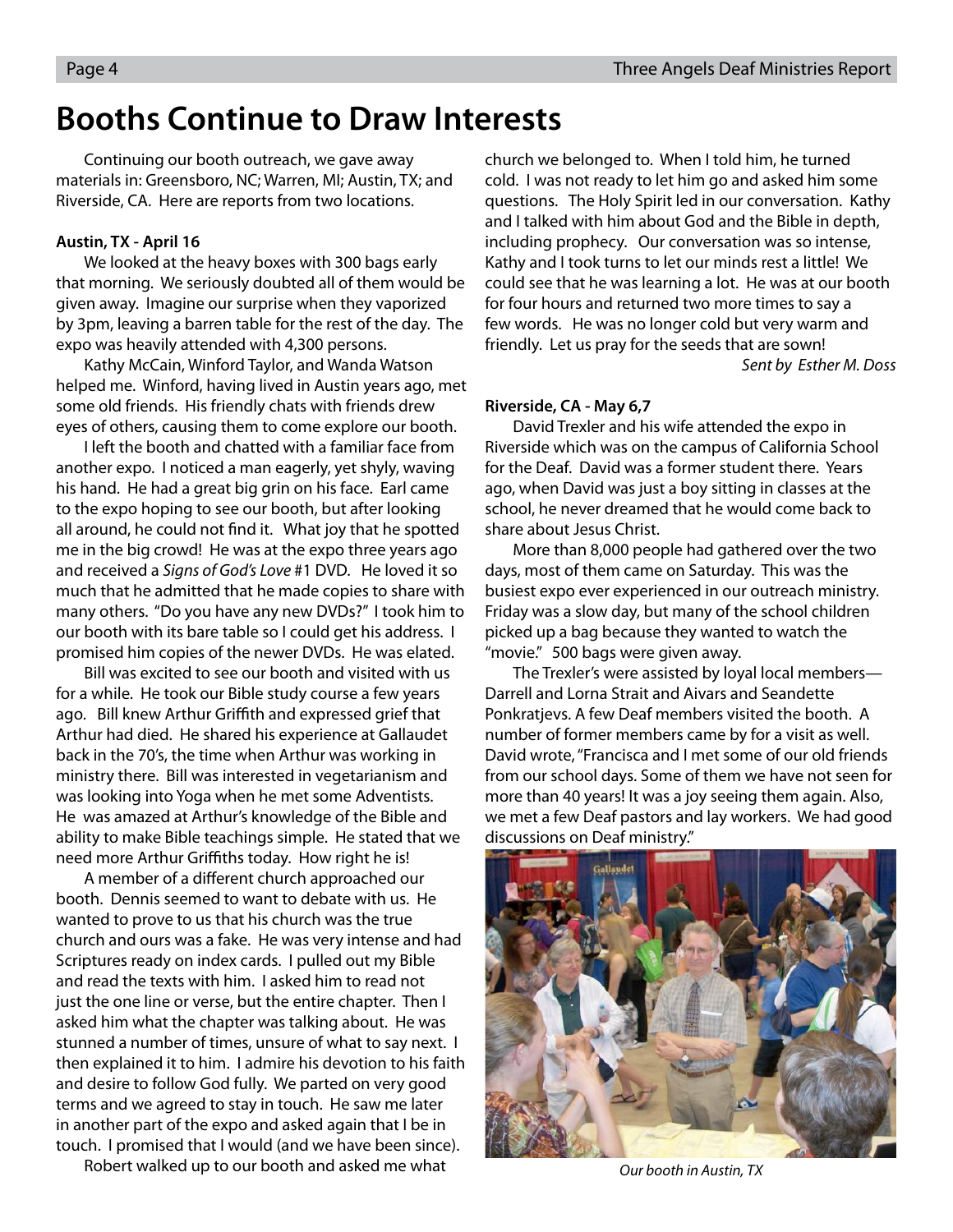

A visitor with Francisca Trexler in Greensboro, NC.



A Deaf Bible School student meets Bible instructor Francisca in Greensboro, NC. They were delighted to meet and chatted for a time.



Booth workers in Warren, MI: Roseanne Baker (hearing), Marvin Budd (interpreter and 3ADM board member), Kevin Mayes (visitor), Marcia Irwin (Deaf), David Irwin (Deaf), and the Trexler's.



The booth stays busy in Warren, MI. Marvin Budd interacts with a couple while Francisca is busy with another visitor.



The Riverside, CA expo was held outdoors with booths in tents. In this picture, Lorna Strait talks with a visitor while Sean Ponkratjevs



Francisca happily meets another Deaf Bible School student in Riverside, CA. Meeting Bible students like this develops relationships and builds trust.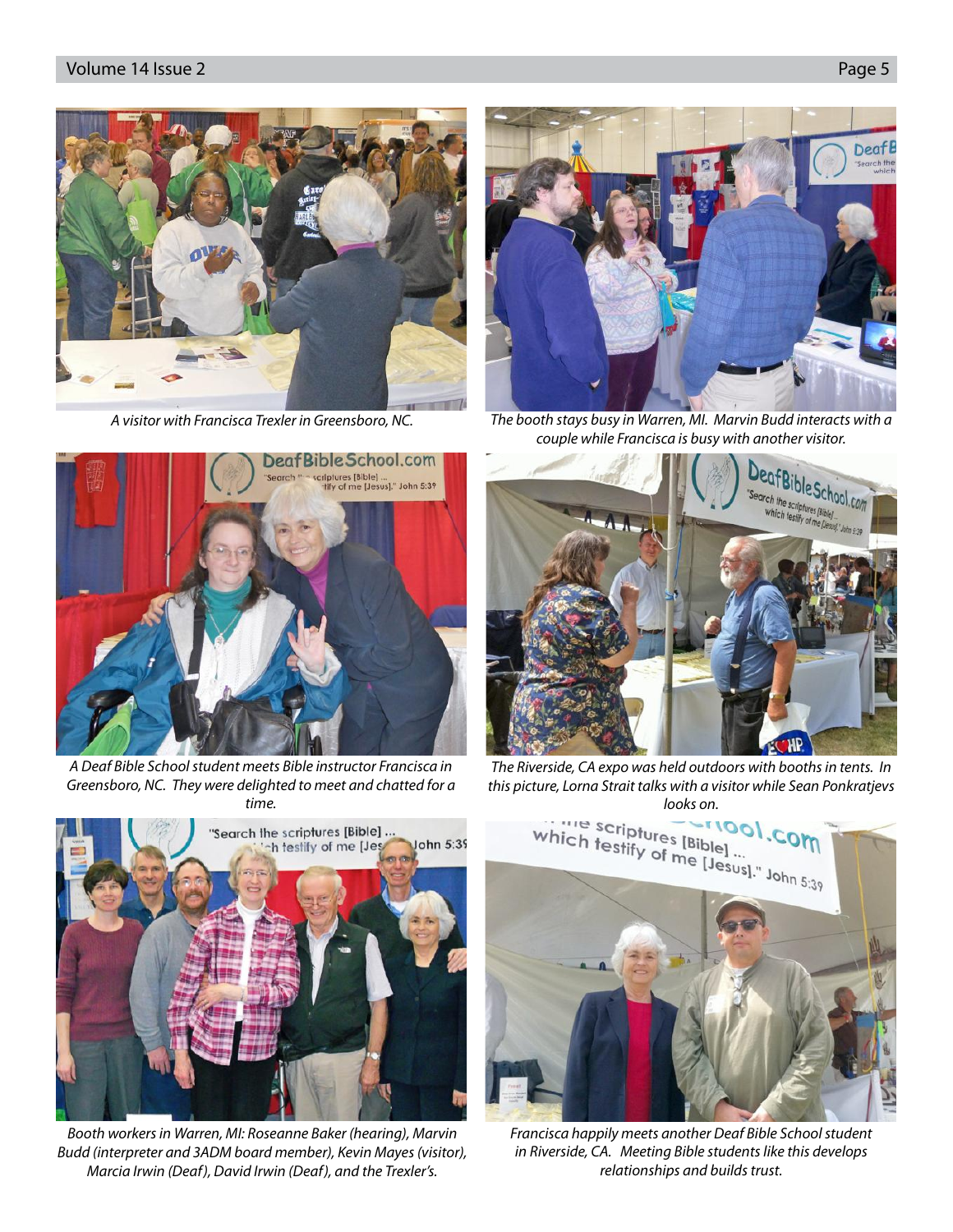## **GC Liaison for Deaf Ministry**

 During the General Conference (GC) Spring meetings recently, something historic happened. Elder Larry Evans, who was elected to serve as Associate Stewardship Director, was also asked by the GC (the Adventist world church headquarters) to serve as the GC Liaison for International Deaf Ministries. This is historic, for this is the first time that anyone has



been appointed as a liaison for the Deaf work.

 In the past, Elder Evans worked with Deaf leaders in Oregon and Georgia while he was serving in those conferences. He also was a member of the 1997-98 GC committee that considered the issues surrounding the Christian Record Services restructure. While serving as the Undersecretary of the GC, he helped to set up the GC Taskforce on Deaf Ministry, which he chaired.

 Elder Evans has a true burden for the expansion of Deaf ministry. He has shared the need for Deaf ministry with many of his friends and colleagues, including with GC President Elder Wilson. He acknowledges that he has much to learn about Deaf culture and ministry and continues to learn from Deaf leaders as we work together to strengthen this vital ministry.

 Debra Brill, North American Division VP, states, "In making this decision, the Adventist church is identifying Deaf Ministry as important to our mission of taking the gospel to every kindred, tongue and people. I am thankful for this decision, and welcome Dr. Evans as he continues to be a fellow hearing advocate in an official capacity."

 3ADM is very pleased and fully supports the GC's selection of Elder Evans. Let us pray that God will bless Elder Evans as he assumes his new responsibilities.

### **3ADM Board of Directors**

Bruce Buzzell, Chairperson Paul Kelly, Vice-Chairperson Catherine Ingram, Treasurer Beth Dobson, Secretary Marvin Budd Neil Davidson **Alfred Griffith** Kathleen Marciniak Elaina Mathisen Chuck McGehee Julius Vold

### **3ADM Staff**

David M. Trexler Speaker/Director Esther M. Doss Public Relations & Development George L. Belser Office Manager Francisca Trexler Bible School Director/Chaplain

## **Letters in Our Mailbox**

Last Sabbath we watched Signs of God's Love part 3, finally saw it, pah! I thought the DVD was well made! I was blown away. Every story told was captivating! My favorites are the "red head" seagull and the housewife with 2 husbands- good and bad husband. It gave interesting perspective about following "rules" out of love and out of fear. Exactly as I thought! I definitely would love to watch the DVD again and enjoy it once more. Well done! God bless 3ADM for all the work you've done!

### **Massachusetts**

Thank you for sending the DVD (sermons on DVD). I will stand for Jesus. I love Him more than world. May I see another part about what heaven is like next month? Thanks.

### South Dakota

We watched Signs of God's Love Part 4! I think the video tackled the topic about Sabbath right head on! Bold! I like how it included history and explained the change of Sabbath to Sunday and I believe that helps make the case stronger. My favorite part is near the end where you talked about how Sabbath is a blessing and enjoyable, spend time with God, family and friends, minister to people's needs. That made me smile and feel warm. I'm glad it was covered and help show people how to keep the Sabbath. My husband liked how you used the example of a map as an example of the Bible and that we need to rely on the Bible not man teachings. I hope people will get that message. My husband said he will definitely give the DVD to his friend and I told him to give part 3 as well as it is a good introduction leading to the topic about the Sabbath. The DVD is very convincing and it makes me appreciate and love the Sabbath even more! Waving my hands, excellent job!

Massachusetts

## **Donations**

### **In Memory of...**

Florence Devin by Lorraine Schell Sylvia House by Carl & Ellen Ferguson and Dorothy Gradt Elbert Ihrig by Irvin H. Ihrig Irvin and Doris Ihrig by Harold Ihrig Arthur Johnson by Laura Johnson James (Jimmy) Smith Jr. by Charlotte Porter John Thompson by Eva Thompson

**In Honor of...**

Marvin Budd by Luis Leonor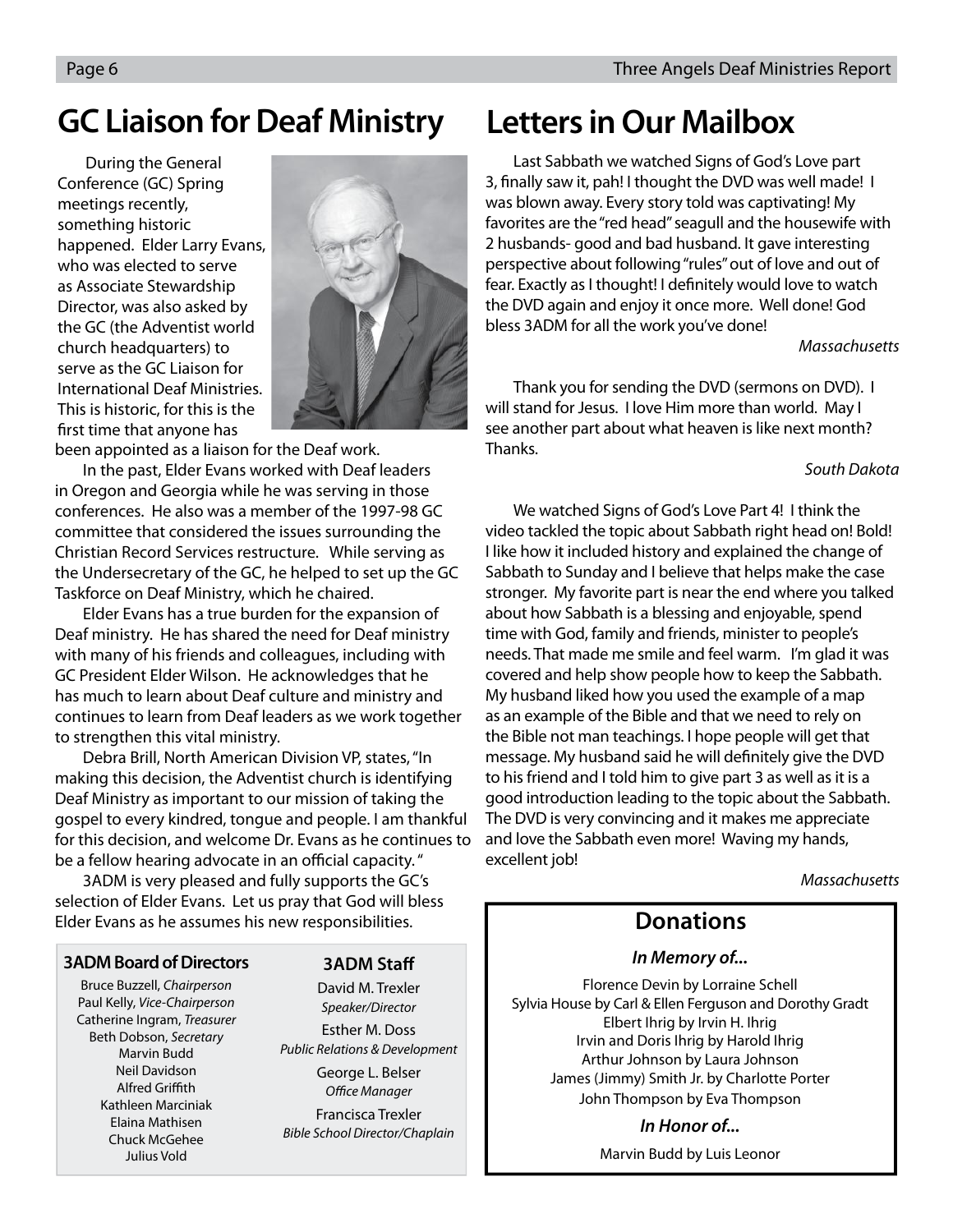## **3ADM Catalog -- All prices include USA shipping**

| <b>AMAZING BIBLE TRUTHS SERIES (7 DVDs)</b><br>\$65.00<br>A set of DVDs covering 14 Bible topics in ASL by<br>Francisca Trexler. (No voice)                                                        | \$10.00<br><b>CAN YOU HEAR US?</b> (Booklet - 10 copies)<br>A quick reference guide to Deaf Ministry.<br>Order extra copies to share with others! |  |  |
|----------------------------------------------------------------------------------------------------------------------------------------------------------------------------------------------------|---------------------------------------------------------------------------------------------------------------------------------------------------|--|--|
| THE REVELATION OF JESUS CHRIST VIDEO SERIES<br>VHS Price \$40.00<br>DVD Price \$90.00                                                                                                              | <b>MARGIE ASKS WHY, EASY READING EDITION</b><br>\$7.00<br>A fascinating book about the battle between God<br>and Satan.                           |  |  |
| A set of 13 VHS or DVD videos in ASL by Pastor<br>David Trexler. Includes comprehensive set of<br>study notes. (With voice)                                                                        | <b>STEPS TO CHRIST, EASY READING EDITION</b><br>\$7.00<br>A book that leads us to a better relationship with Jesus.                               |  |  |
| <b>SIGNS OF GOD'S LOVE #1 DVD</b><br>\$5.00<br>Salvation and God's Love                                                                                                                            | THE STORY OF REDEMPTION, EASY READING<br>\$7.00<br>Tells how sin began and how Jesus will save His<br>people from sin & eternal death.            |  |  |
| \$5.00<br><b>SIGNS OF GOD'S LOVE #2 DVD</b><br>What Happens when you Die?                                                                                                                          | <b>NIrV BIBLE</b> (Hard Cover)<br>\$15.00                                                                                                         |  |  |
| SIGNS OF GOD'S LOVE #3 DVD<br>\$5.00<br>God's Law of Love                                                                                                                                          | <b>EASY-READING BAPTISMAL STUDIES</b><br>\$10.00<br>28 fundamental beliefs studies for baptismal candidates.                                      |  |  |
| SIGNS OF GOD'S LOVE #4 DVD<br>\$5.00<br>Sabbath                                                                                                                                                    | <b>SIGN LANGUAGE COLORING BOOKS</b><br>\$8.00<br>A set of 3 coloring books: Creation, Moses, and Jesus.                                           |  |  |
| \$5.00<br><b>OUR WORLD A THEATER IN GOD'S UNIVERSE (DVD)</b><br>The full story of the battle between God and Satan.                                                                                | \$35.00<br><b>ASL DVD LEARNING SYSTEM (DVD)</b><br>Includes 2 DVDs: "Getting Started in Signing" and "<br>Say It With Signing."                   |  |  |
| \$45.00<br><b>KEEPERS OF THE FLAME SERIES (2 DVDs)</b><br>This 8-part series covers the history of the Christian<br>church, as well as the history of the Adventist church.<br>(ENGLISH SUBTITLES) | <b>ASL DVD DICTIONARY (DVD)</b><br>\$23.00<br>Over 700 signs with photo illustration of sign<br>(e.g. picture of "shoes").                        |  |  |
| THE FINAL EVENTS OF BIBLE PROPHECY (DVD)<br>In Hard Case<br>\$12.00<br>In Paper Sleeve \$5.00                                                                                                      | \$55.00<br><b>ASL DVD COMBO (DVD)</b><br>ASL DVD Learning System and ASL DVD Dictionary.<br>Save \$3.                                             |  |  |
| A 43-minute documentary about what the<br>Bible says about the last days of earth history.<br>(ENGLISH SUBTITLES)                                                                                  | <b>CD-ROM: HYPERSIGN INTERACTIVE DICTIONARY OF ASL</b><br>\$25.00<br>(CD-ROM)<br>Full-motion video; age specific vocabulary.                      |  |  |
| \$75.00<br><b>THE SEVENTH DAY (5 DVDs)</b><br>A documentary about the history of the Sabbath.<br>(CLOSED CAPTIONED)                                                                                | \$8.00<br><b>ASL FINGERSPELLING LESSONS (VHS)</b>                                                                                                 |  |  |

| <b>Product Name</b>           |                     |  | Quantity                                             | Price                                                | Subtotal |  |
|-------------------------------|---------------------|--|------------------------------------------------------|------------------------------------------------------|----------|--|
|                               |                     |  |                                                      |                                                      |          |  |
|                               |                     |  |                                                      |                                                      |          |  |
|                               |                     |  |                                                      |                                                      |          |  |
|                               |                     |  |                                                      |                                                      |          |  |
|                               |                     |  |                                                      | Total                                                |          |  |
| <b>Name</b><br><b>Address</b> |                     |  | Please make your check or<br>money order payable to: |                                                      |          |  |
| City                          | <b>State</b><br>Zip |  |                                                      | <b>Three Angels Deaf Ministries</b><br>P.O. Box 6114 |          |  |

**Mesa, AZ 85216-6114**

**\*\* Please print. Contact us for orders outside the USA for shipping costs.**